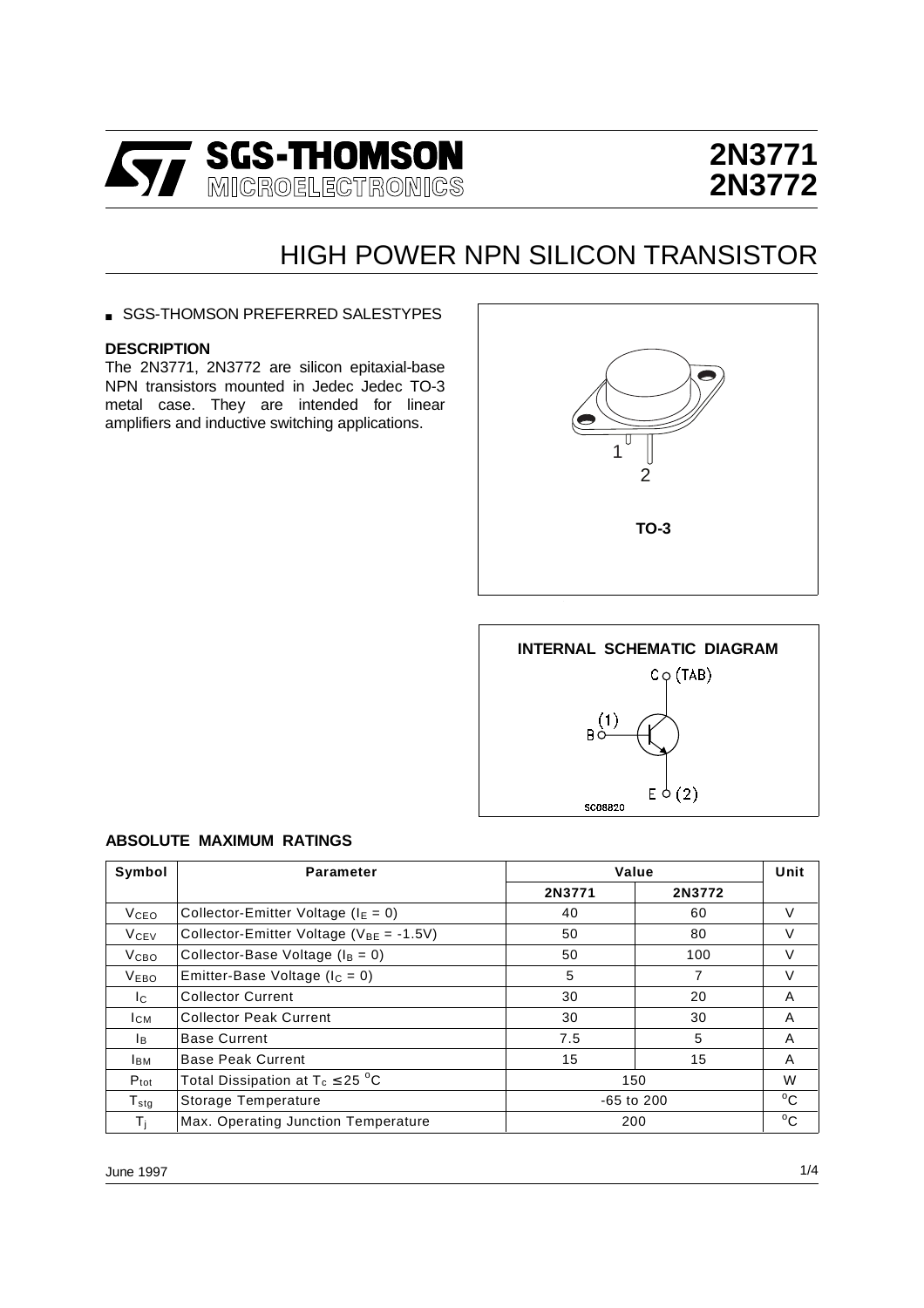### **THERMAL DATA**

#### **ELECTRICAL CHARACTERISTICS**  $(T_{\text{case}} = 25 \text{ °C}$  unless otherwise specified)

| Symbol                   | Parameter                                                                 | <b>Test Conditions</b>                                                                                                        | Min.     | Typ. | Max.         | Unit           |
|--------------------------|---------------------------------------------------------------------------|-------------------------------------------------------------------------------------------------------------------------------|----------|------|--------------|----------------|
| <b>I</b> CEV             | <b>Collector Cut-off</b><br>Current ( $V_{BE} = -1.5V$ )                  | for 2N3771<br>$V_{CB} = 50 V$<br>for 2N3772<br>$V_{CB} = 100 V$<br>for all<br>$V_{CB} = 30 \text{ V}$ T <sub>j</sub> = 150 °C |          |      | 2<br>5<br>10 | mA<br>mA<br>mA |
| <b>I</b> CEO             | <b>Collector Cut-off</b><br>Current $(I_B = 0)$                           | $V_{CB} = 30 V$<br>for 2N3771<br>for <b>2N3772</b><br>$V_{CB} = 50 V$                                                         |          |      | 10<br>10     | mA<br>mA       |
| I <sub>CBO</sub>         | <b>Collector Cut-off</b><br>Current ( $I_E = 0$ )                         | $V_{CB} = 50 V$<br>for 2N3771<br>for 2N3772<br>$V_{CB} = 100 V$                                                               |          |      | 4<br>5       | mA<br>mA       |
| <b>IEBO</b>              | <b>Emitter Cut-off Current</b><br>$(I_C = 0)$                             | $V_{CB} = 5 V$<br>for 2N3771<br>for 2N3772<br>$V_{CB}$ = 7 V                                                                  |          |      | 5<br>5       | mA<br>mA       |
| $VCEO(sus)*$             | Collector-Emitter<br><b>Sustaining Voltage</b><br>$(I_B = 0)$             | $I_c = 0.2 A$<br>for 2N3771<br>for 2N3772                                                                                     | 40<br>60 |      |              | $\vee$<br>V    |
| $V_{CEV(sus)*}$          | Collector-Emitter<br>Sustaining Voltage<br>$(V_{EB} = -1.5V)$             | $I_C = 0.2 A$<br>$R_{BE} = 100 \Omega$<br>for 2N3771<br>for 2N3772                                                            | 50<br>80 |      |              | V<br>V         |
| $V_{\mathsf{CER(sus)}*}$ | Collector-Emitter<br><b>Sustaining Voltage</b><br>$(R_{BE} = 100 \Omega)$ | $I_C = 0.2 A$<br>for 2N3771<br>for 2N3772                                                                                     | 45<br>70 |      |              | V<br>V         |
| $VCE(sat)*$              | Collector-Emitter<br><b>Saturation Voltage</b>                            | for 2N3771<br>$c = 15 A$<br>$I_B = 1.5 A$<br>$I_{C} = 30 A$<br>$I_{B} = 6 A$<br>for 2N3772                                    |          |      | 2<br>4       | V<br>V         |
|                          |                                                                           | $c = 10 A$<br>$I_B = 1 A$<br>$I_C = 20 A$<br>$I_B = 4 A$                                                                      |          |      | 1.4<br>4     | V<br>V         |
| $V_{BE}$                 | Base-Emitter Voltage                                                      | for 2N3771<br>$V_{CE} = 4 V$<br>$I_C = 15 A$<br>for 2N3772                                                                    |          |      | 2.7          | V              |
|                          |                                                                           | $I_c = 10 A$<br>$V_{CE} = 4$ A                                                                                                |          |      | 2.7          | V              |
| $h_{FE}$                 | DC Current Gain                                                           | for 2N3771<br>$c = 15 A$<br>$V_{CE} = 4 V$<br>$V_{CE} = 4 V$<br>$c = 30 A$<br>for 2N3772                                      | 15<br>5  |      | 60           |                |
|                          |                                                                           | $V_{CE} = 4 V$<br>$I_C = 10 A$<br>$V_{CE} = 4 V$<br>$I_C = 20 A$                                                              | 15<br>5  |      | 60           |                |
| $h_{FE}$                 | Small Signal Current<br>Gain                                              | $IC = 1 A$<br>$V_{CE} = 4 V$ f = 1 KHz                                                                                        | 40       |      |              |                |
| fτ                       | <b>Transition frequency</b>                                               | $V_{CE} = 4 V$ f = 50 KHz<br>$I_C = 1 A$                                                                                      | 0.2      |      |              | MHz            |
| $I_{s/b}$                | Second Breakdown<br><b>Collector Current</b>                              | $V_{CE}$ = 25 V t = 1 s (non repetitive)                                                                                      | 6        |      |              | Α              |

∗ Pulsed: Pulse duration = 300 µs, duty cycle ≤ 2 %

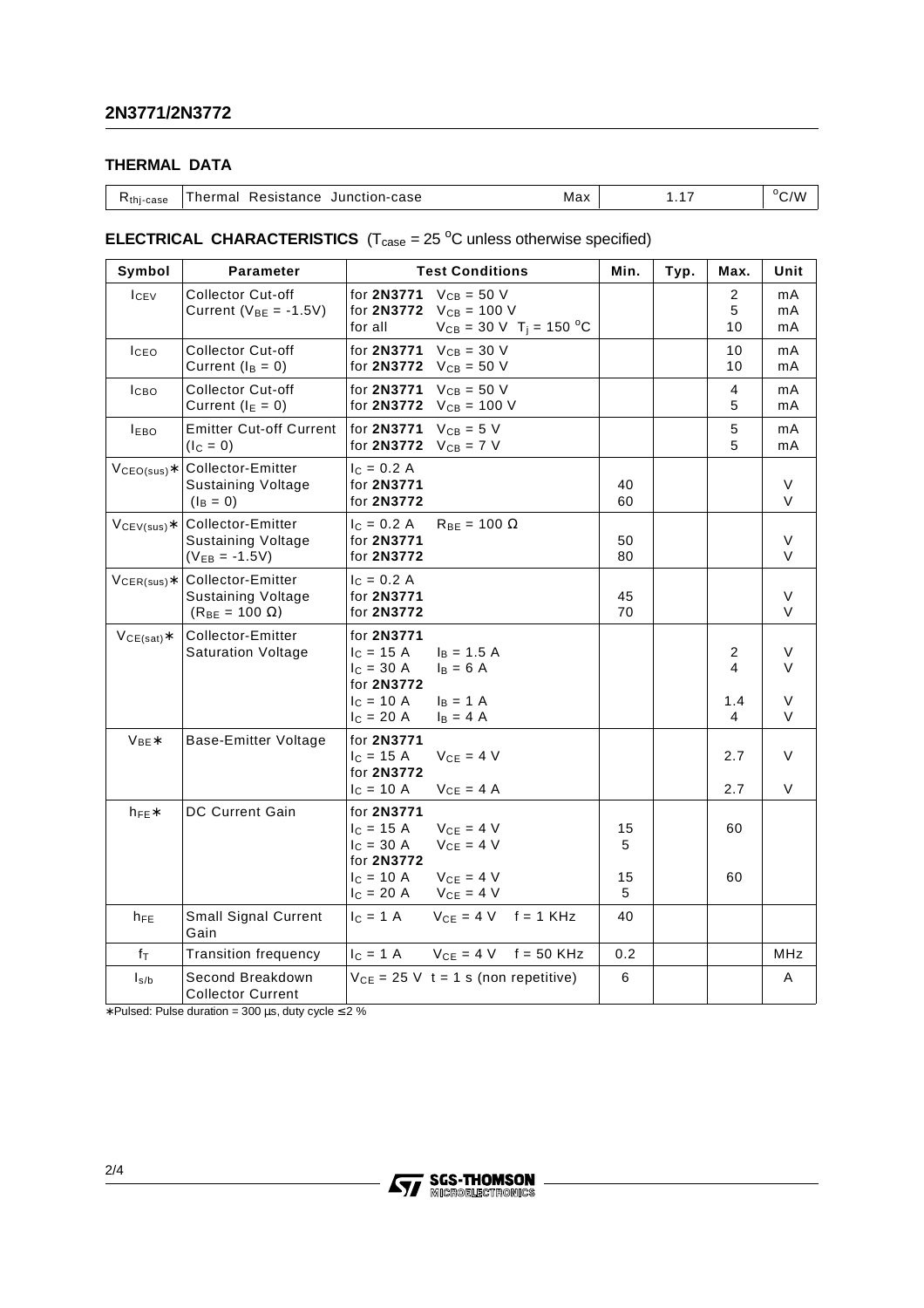|  | <b>TO-3 MECHANICAL DATA</b> |  |  |
|--|-----------------------------|--|--|
|--|-----------------------------|--|--|

| DIM.         | mm    |      | inch  |       |      |       |
|--------------|-------|------|-------|-------|------|-------|
|              | MIN.  | TYP. | MAX.  | MIN.  | TYP. | MAX.  |
| A            | 11.00 |      | 13.10 | 0.433 |      | 0.516 |
| $\sf B$      | 0.97  |      | 1.15  | 0.038 |      | 0.045 |
| $\mathsf C$  | 1.50  |      | 1.65  | 0.059 |      | 0.065 |
| D            | 8.32  |      | 8.92  | 0.327 |      | 0.351 |
| E            | 19.00 |      | 20.00 | 0.748 |      | 0.787 |
| G            | 10.70 |      | 11.10 | 0.421 |      | 0.437 |
| ${\sf N}$    | 16.50 |      | 17.20 | 0.649 |      | 0.677 |
| $\mathsf{P}$ | 25.00 |      | 26.00 | 0.984 |      | 1.023 |
| ${\sf R}$    | 4.00  |      | 4.09  | 0.157 |      | 0.161 |
| $\sf U$      | 38.50 |      | 39.30 | 1.515 |      | 1.547 |
| $\sf V$      | 30.00 |      | 30.30 | 1.187 |      | 1.193 |



**STAGES-THOMSON**<br>**STAGE REGISTRONICS**